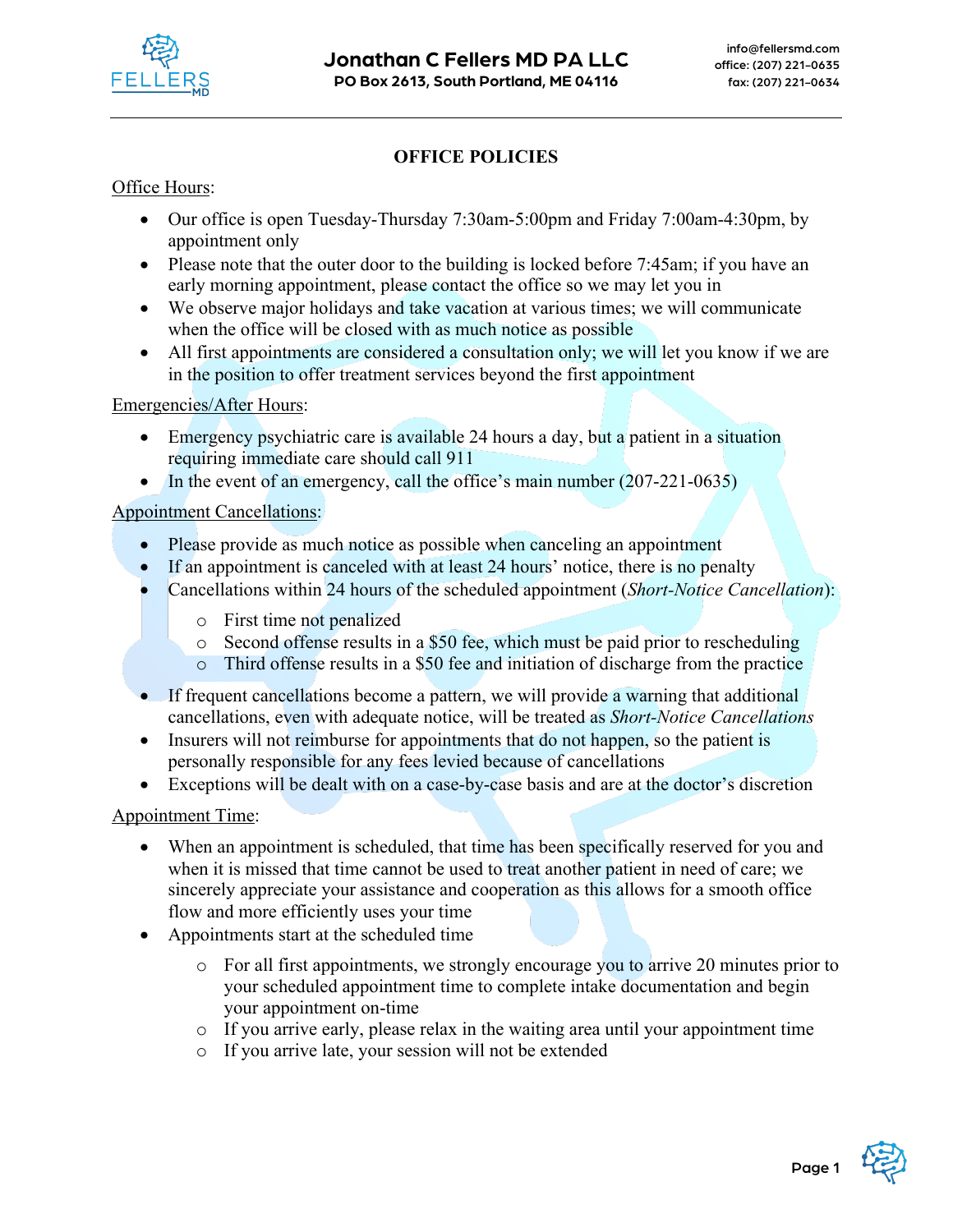

- o If you are too late, leaving less than half the allotted time for the visit (*Tardiness*), we will not be able to see you; the session will be cancelled and treated as a *Short-Notice Cancellation* with regard to fees
- o Insurers will not reimburse for appointments that do not happen, so the patient is personally responsible for any fees levied because of *Tardiness*
- Appointments end promptly on-time
	- o **15-minute appointments** end **12 minutes** after the start-time to give us 3 minutes to send prescriptions, write notes, make collaborative calls
	- o **30-minute appointments** end **25 minutes** after the start-time to give us 5 minutes to send prescriptions, write notes, make collaborative calls
	- o **60-minute appointments** end **50 minutes** after the start-time to give us 10 minutes to send prescriptions, write notes, make collaborative calls
	- o **Intake appointments** end **60 minutes** after the start-time

No-Shows:

- When a patient fails to attend a scheduled appointment and does not provide prior notice, it is considered a *No-Show*
- A *No-Show* incurs a fee equal to that of the scheduled appointment; it must be paid prior to rescheduling
- After the second *No-Show*, a 100% deposit will be required for any future appointments
- After three *No-Shows*, we will initiate your discharge from the practice
- Insurers will not reimburse for appointments that do not happen, so the patient is personally responsible for any fees levied because of *No-Shows*

#### Controlled Substance Agreement:

- There are times that we may prescribe a controlled substance to treat a health condition; Controlled substances are any drug or chemical that has its possession, use, or manufacture regulated by the government; These substances are regulated due to their potential for misuse, abuse, or addiction
- We will only prescribe a controlled substance for a legitimate medical purpose during appointments in the usual course of our professional practice
- If prescribed a controlled substance, you must agree to the following:
	- 1. I will keep (and be on time for) all my scheduled appointments with the doctor and other members of the treatment team
	- 2. I will participate in all other types of treatment that I am asked to participate in
	- 3. I will keep the medicine safe, secure and out of the reach of children; If the medicine is lost or stolen, I understand it will not be replaced until my next appointment, and may not be replaced at all
	- 4. I will take my medication as instructed and not change the way I take it without first talking to the doctor or other member of the treatment team
	- 5. I will not call between appointments, or at night or on the weekends looking for refills; I understand that prescriptions will be filled only during scheduled office visits with the treatment team

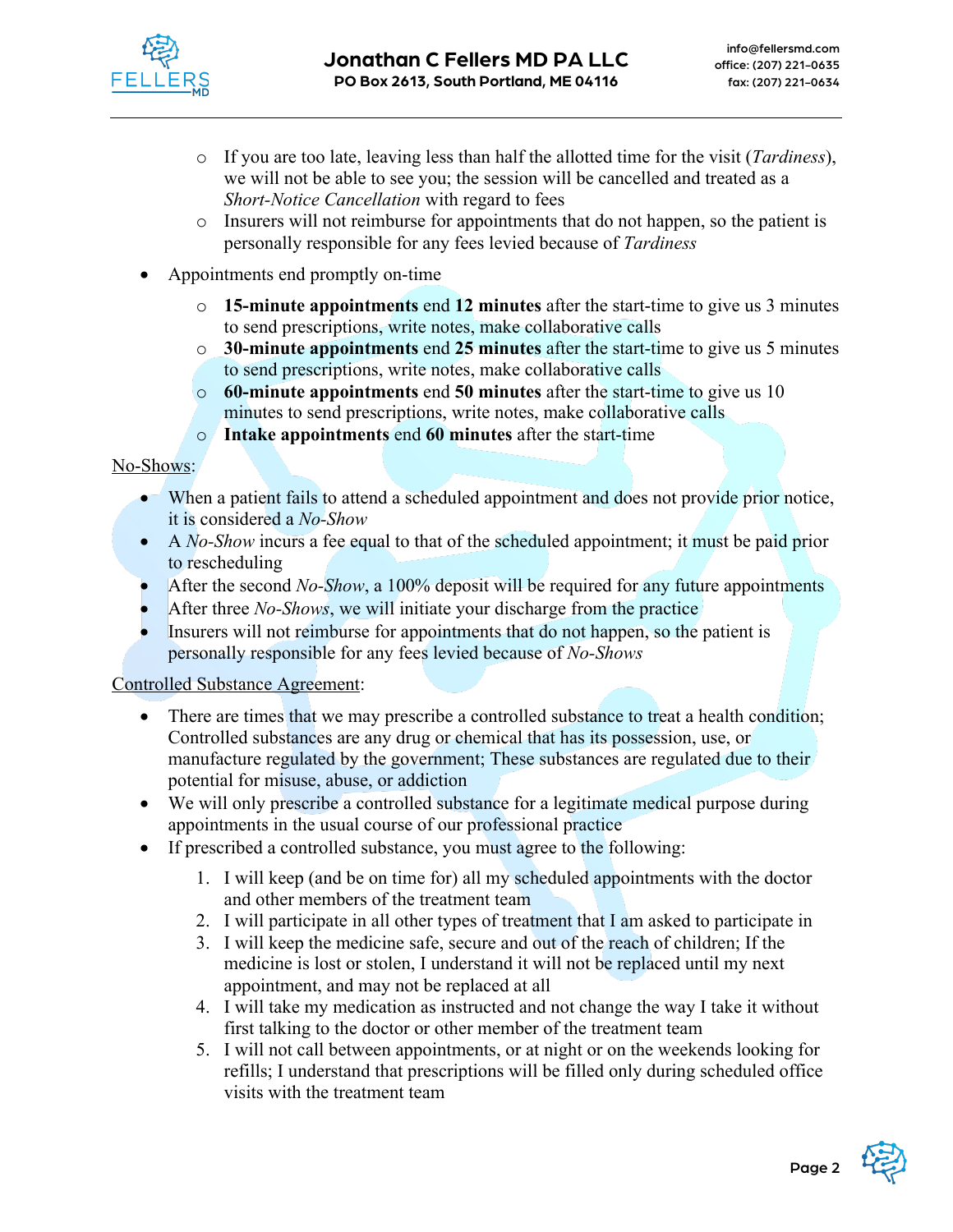

- 6. I will make sure I have an appointment for refills; If I am having trouble making an appointment, I will tell a member of the treatment team immediately
- 7. I will treat the staff at the office respectfully at all times; I understand that if I am disrespectful to staff or disrupt the care of other patients my treatment will be stopped
- 8. I will not sell this medicine or share it with others; I understand that if I do, my treatment will be stopped
- 9. I will sign a release form to let the doctor speak to all other doctors or providers that I see
- 10. I will tell the doctor all other medicines that I take, and let him/her know right away if I have a prescription for a new medicine
- 11. I will use only one pharmacy to get all my medicines
- 12. I will not get any other medicines that can be addictive such as opioid pain medicines, benzodiazepines (Klonopin, Xanax, Valium), or stimulants (Ritalin, amphetamine) without telling a member of the treatment team before I fill that prescription; I understand that the only exception to this is if I need pain medicine for an emergency at night or on the weekend
- 13. I will not use illegal drugs such as heroin, cocaine, marijuana, or amphetamines; I understand that if I do, my treatment may be stopped
- 14. I will avoid the use substances, medications, and foods (such as poppy seeds) that may cause "false positives" on drug testing; I understand that any "false positive" will therefore be considered a failed test
- 15. I will come in for drug testing and counting of my pills within 24 hours of being called; I understand that I must make sure the office has current contact information in order to reach me, and that any missed tests will be considered positive for drugs
- 16. I will keep up to date with any bills from the office and tell the doctor or member of the treatment team immediately if I lose my insurance or can't pay for treatment anymore
- 17. I understand that I may lose my right to treatment in this office if I break any part of this agreement; If the violation involves obtaining these medications from another individual, or fraudulently, I may also be reported to other physicians, pharmacies, medical facilities, and the appropriate authorities
- 18. If my doctor decides that this medicine is hurting me more than helping me, this medicine may be stopped by my doctor in a safe way

### Prescription Refills:

- Our goal is to assure that you have enough medication prescribed to last until your next scheduled appointment
- Prescription refills require close monitoring to ensure the safe continuation of the appropriate dose, frequency, and term of that medication
- Please bring prescription refill requests to appointments; We will prescribe the appropriate number of prescription refills to last you until your next scheduled appointment

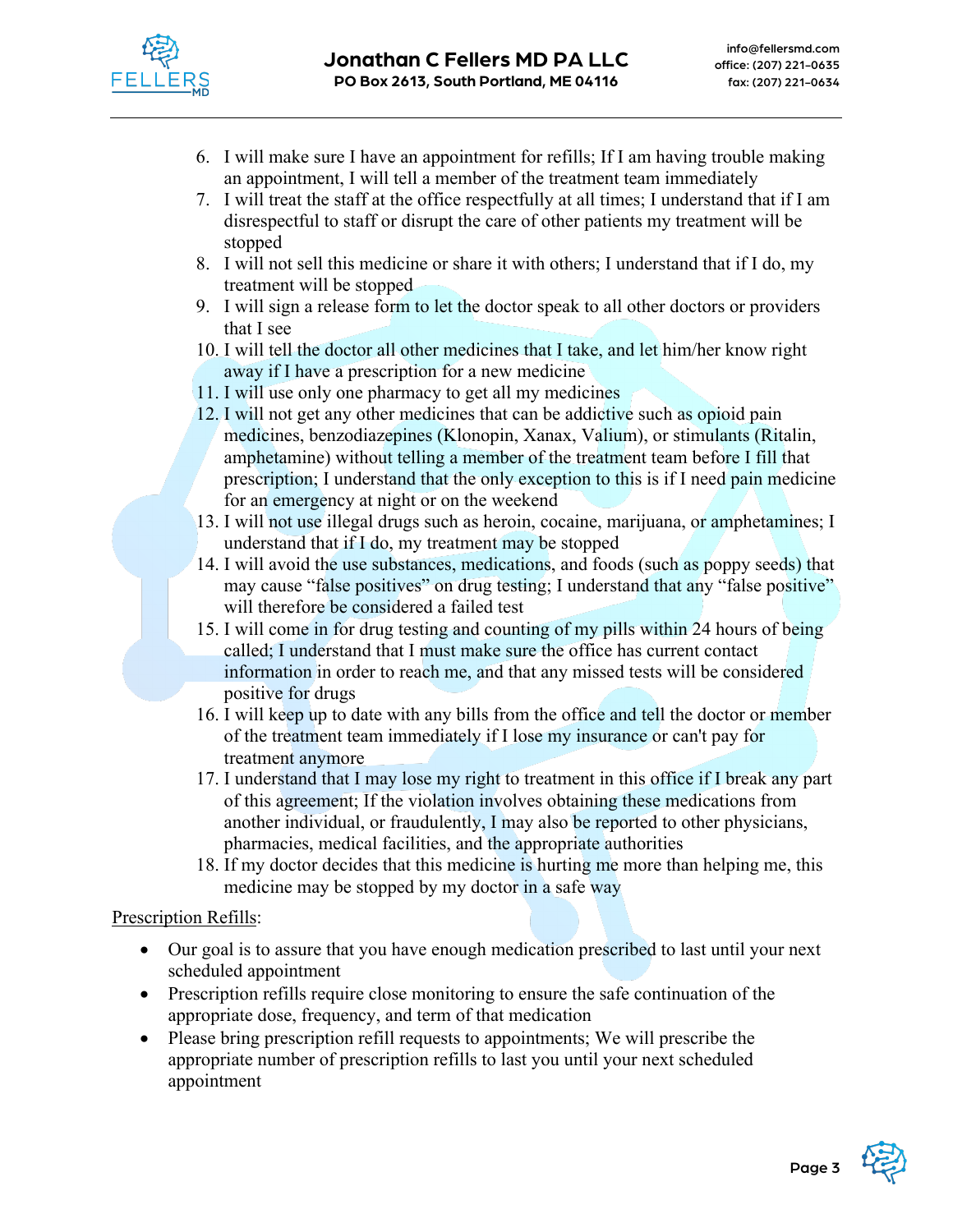

- As prescriptions are prescribed with the number of refills needed until the next appointment, almost all requests for prescription refills between regularly scheduled appointments will require an appointment in the office prior to authorization; It is the patient's responsibility to schedule your next appointment in advance and with adequate time to receive a prescription refill
- In the event that you require an emergency refill, prescriptions refill requests should be submitted to the refill line; If approved, an appropriate refill will be submitted to your local pharmacy; If your prescription refill is not approved, please contact the office to schedule an appointment
- Patients requesting new prescriptions must be seen for an appointment; They are not prescribed over the phone
- Maintaining current pharmacy information is the responsibility of the patient; Please confirm with the practice that your correct local pharmacy address and phone number or mail order pharmacy information is on file; Prescription refill requests will be submitted electronically to your pharmacy; Your local pharmacy will contact you when your prescription is ready
- We will always order generic prescriptions whenever available unless brand is medically necessary; Each insurance plan outlines a detailed classification for medications which could impact which medication, generic or brand, is prescribed and the cost to you; Contact your insurance plan for details
- Prescriptions classified as controlled substances are not processed after hours or on the weekends
- We participate in the Maine Prescription Monitoring Program
- Please allow 48–72 hours to process prescription requests; Medications requiring preauthorization may require additional time to process; Please plan ahead for refills during holidays and when traveling
- We reserve the right to charge an administrative fee if there are multiple requests for prescriptions requested outside of a visit (\$25 for up to 2 prescriptions, \$10 per prescription above and beyond prescription 2)

Requests for Paperwork:

- Please bring letters, forms, and other administrative requests to appointments so we can complete these during your session
- If time needed to complete paperwork exceeds our available time, we require payment for this additional work (\$25 for up to 2 pages, \$10 per page above and beyond page 2)

### Medical Records:

- Your medical records are protected by state law regarding confidentiality of patient records as well as federal HIPAA rules, and may be further protected by federal confidentiality rules (42 CFR, Part 2)
- These rules prohibit us from releasing medical records unless expressly permitted by the written consent of the person to whom it pertains; Refer to the *Notice of Privacy Practices* for more information about protected health information

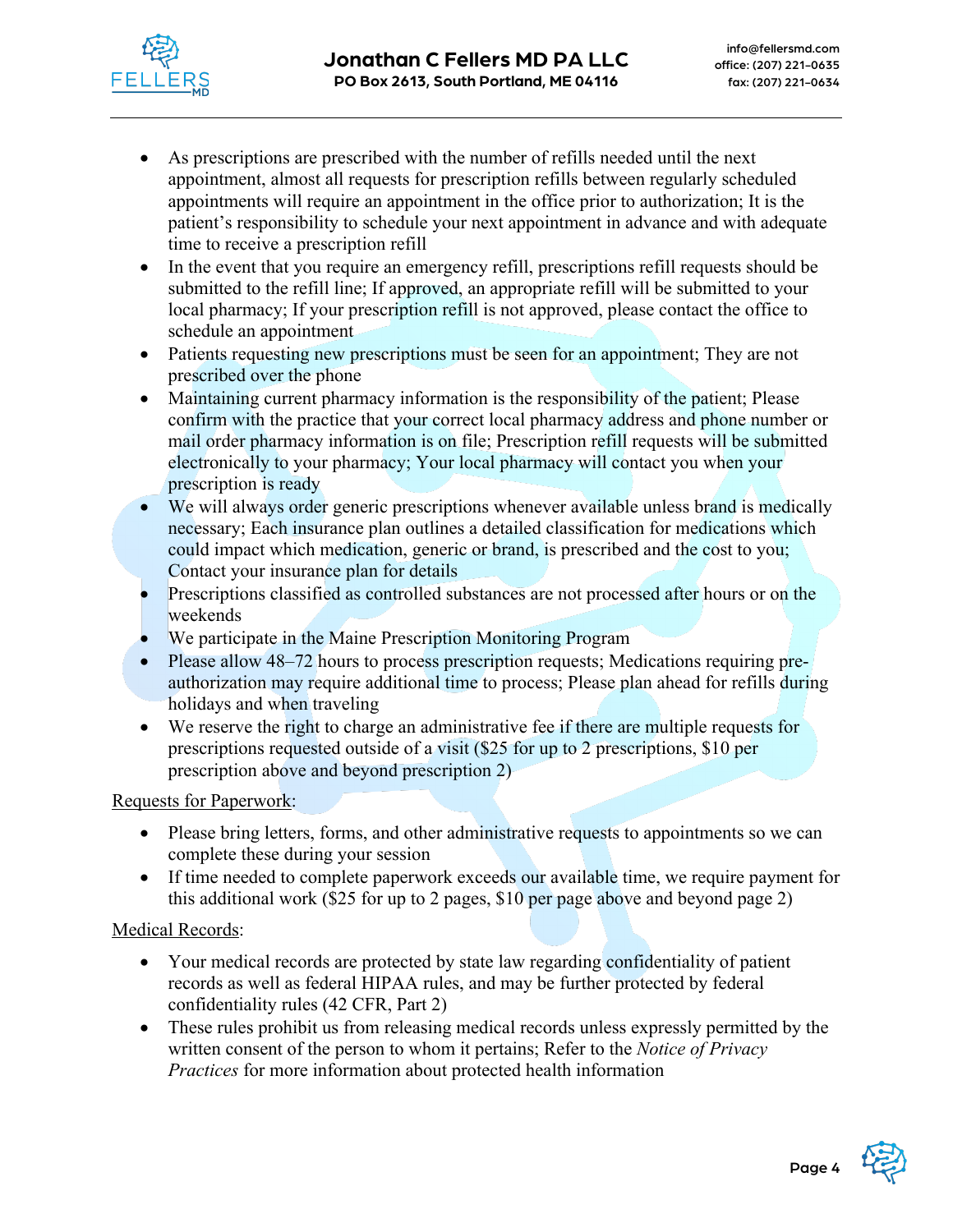

- You may ask us to transmit your record to a specific person or entity by making a written, signed request
- You have the right to access, inspect, and copy your protected health information
	- o This usually includes medical and/or billing records; You must submit a written request to us, and you agree to pay the reasonable costs associated with complying with your request before we provide you with your record
	- o You may ask us to provide your electronic record in electronic format; If we are unable to provide your record in the format you request, we will provide the record in a form that works for you and our office
	- o Under certain circumstances, we may not allow you to see or access certain parts of your record; You may ask that this decision be reviewed by another licensed professional
- We may charge for the reasonable costs associated with complying with medical record requests before we provide records (\$5 for the first page, \$0.25 per page above and beyond the first page)

# Text Messaging Policy:

- We will ask for permission for text messaging reminders for appointments
- Both staff and the doctor read and respond to text messages
- By agreeing to communicate via text messaging, you are assuming a certain degree of risk of breach of privacy beyond that inherent in other modes of traditional communication (such as telephone, written, or face-to-face)
- We cannot ensure the confidentiality of our text messaging communications against purposeful or accidental network interception
- Due to this inherent vulnerability, we would caution you against text messaging anything of a very private nature
- Additionally, we will save your text messaging correspondence and these communications should be considered part of your medical record; therefore, you should consider that our text messaging communications may not be confidential and will be included in your medical chart
- Never send text messages of an urgent or emergent nature
- We will try to check text messages regularly; however, call our office if you have not received a reply within 72 hours

### Email Policy:

- Please carbon-copy (*cc*) the Office Manager in any email
- By agreeing to communicate via email, you are assuming a certain degree of risk of breach of privacy beyond that inherent in other modes of traditional communication (such as telephone, written, or face-to-face)
- We cannot ensure the confidentiality of our electronic communications against purposeful or accidental network interception
- Due to this inherent vulnerability, we would caution you against emailing anything of a very private nature

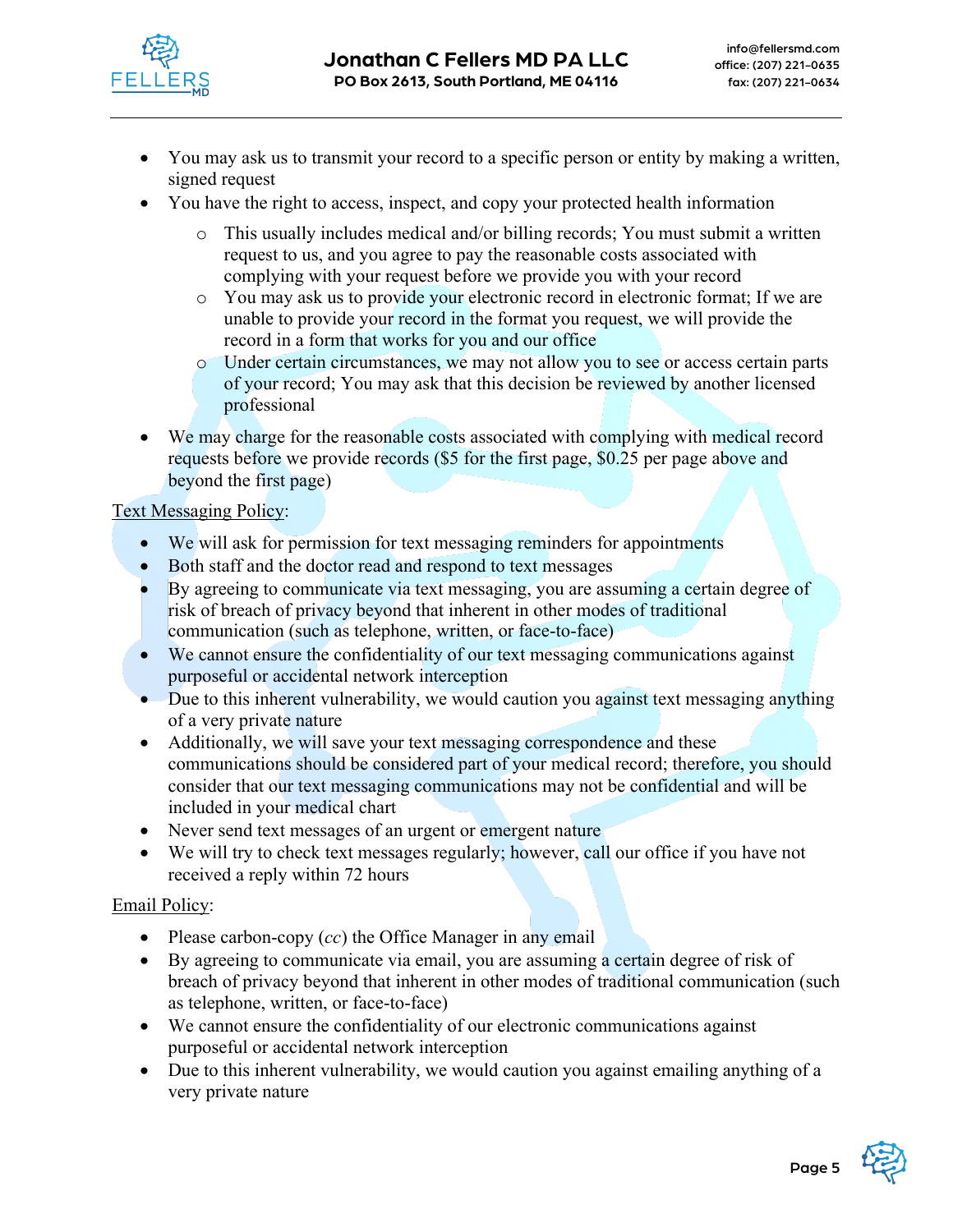

- Additionally, we will save your email correspondence and these communications should be considered part of your medical record; therefore, you should consider that our electronic communications may not be confidential and will be included in your medical chart
- Never send emails of an urgent or emergent nature
- We will try to check email regularly; however, call our office if you have not received a reply within 72 hours

## Payment Policies:

- We do not participate with Anthem, Blue Cross, Blue Shield, Medicare, or Mainecare (Medicaid)
- We participate in several health insurance plans, including Aetna, Allways, Beacon Health, Cigna, ComPsych, Community Health Options, GEHA, Harvard Pilgrim, Humana, Magellan, Optum, Tufts Health Plan, United Healthcare, Martin's Point US Family Health Plan, and VA Community Care; our participation may change over time and we will do our best to alert you if we stop participating with a particular plan
- If we do not participate with your health insurance plan, you will likely be able to receive reimbursement for a portion of your costs of treatment with us if you have out-of-network benefits; we can provide an invoice with the information needed to do so
- We recommend that you contact your insurance company for specific information about your coverage for mental health services
- It is your responsibility to keep all insurance and demographic information up to date
- You must make all co-payments at the time of your visit, as well as payments for any deductibles, co-insurance, or non-covered services
- If referral is required for your visit (common with HMO plans), it is your sole responsibility to arrive for your appointment with your required referral; If you do not have the required referral at the time of your appointment, you will be required to pay the full appointment fee at the time of service
- A 50% deposit is required to schedule an initial appointment for prospective self-pay patients; The remaining balance is due at the appointment; If the prospective patient:
	- o cancels within 24 hours of the scheduled visit (*Short-Notice Cancellation*)
	- o arrives too late, leaving less than half the allotted time for the visit (*Tardiness*)
	- o fails to attend the visit and does not provide prior notice (*No-Show*)

the deposit will be forfeited to Jonathan C Fellers MD PA LLC; if we agree to reschedule another initial appointment, a 100% deposit will be required

- If a check is returned due to insufficient funds, you will be charged an additional fee of \$25
- Unless arrangements are made for a payment plan, all accounts that are outstanding for more than 90 days will be sent to a collection agency

Administrative Discharge:

• It may become necessary to end patient relationships that are no longer therapeutic or appropriate based on patient behaviors; If efforts to rehabilitate the relationship are not